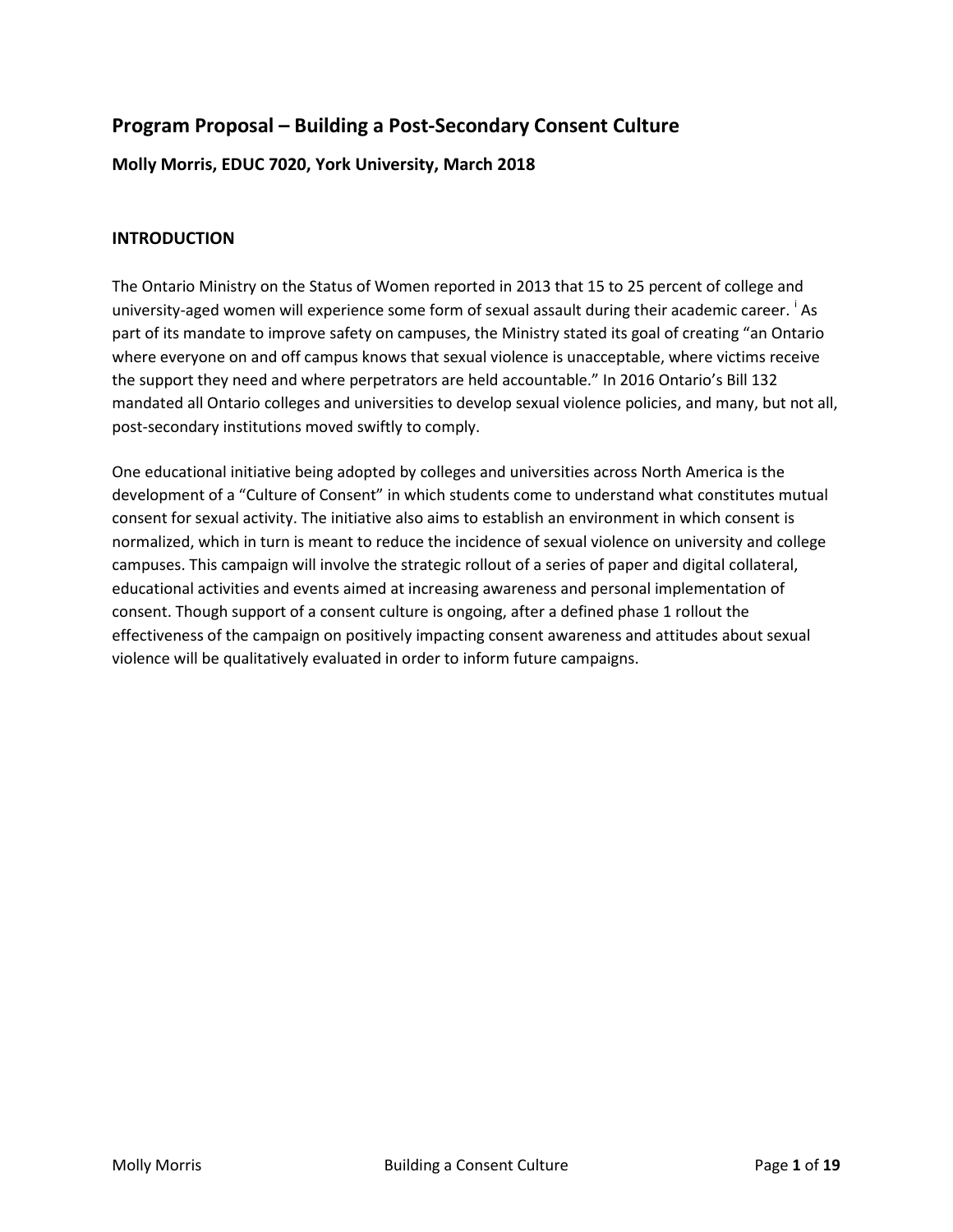### **PART I: STAKEHOLDER ENGAGEMENT**

A Consent Culture Program Development team should use a Community-Based Participatory Research approach, working with students and student clubs to:

- articulate specific needs with respect to consent,
- develop appropriate, inclusive and responsive collateral for promoting a culture of consent , and
- implementing the program.

Among student groups consulted and included in planning should be clubs/service organizations that specifically serve those populations identified in the Needs Assessment as most vulnerable to sexual violence: racialized, LGBTQ+, disabled and Indigenous (to the extent that there are clubs dedicated to those populations). Consultation with those groups should include an examination of whether and how the consent culture needs may differ in those cohorts, and whether communication methods and/or channels may differ to optimize reach to and engagement of those students.

Below are details of a stakeholder engagement plan, including who will be engaged, and how, why and when their engagement will be incorporated.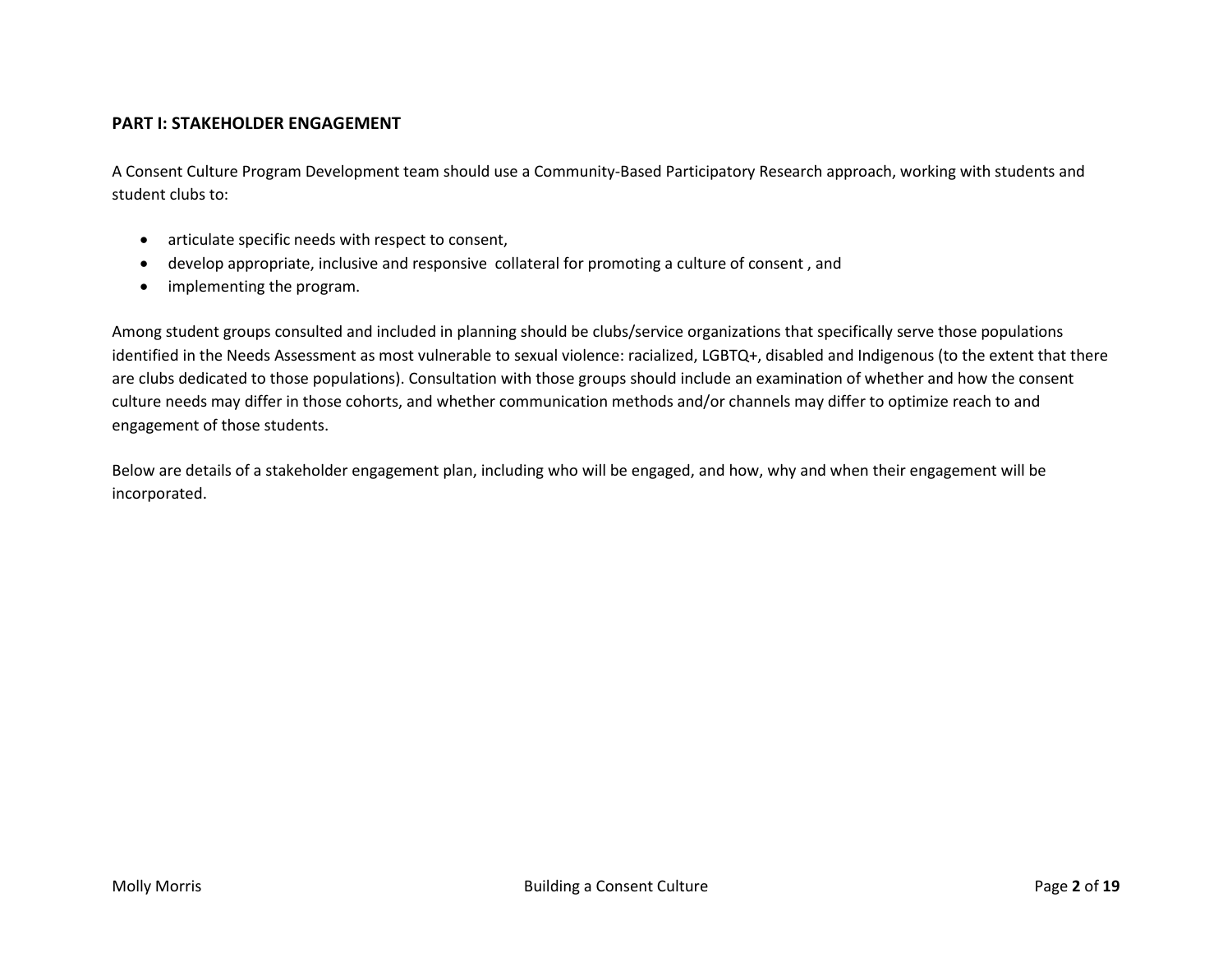## *Table 1: Stakeholder Engagement Plan*

| <b>Stakeholder</b>          | <b>Engagement Objectives</b>              | <b>Level of</b><br><b>Engagement</b> | <b>Engagement method</b>                 | <b>Timing</b>                     | <b>Resources Needed</b>                    |
|-----------------------------|-------------------------------------------|--------------------------------------|------------------------------------------|-----------------------------------|--------------------------------------------|
| Who are the<br>stakeholders | List your key<br>engagement objectives    | What level of<br>engagement is       | What engagement method<br>will you use   | Define when you<br>need to engage | What resources will<br>you need to conduct |
|                             |                                           | required                             |                                          |                                   | the engagement<br>process                  |
| <b>Students</b>             | Understand what<br>consent means to them; | Collaborate                          | Engage in planning as context<br>experts | Through all stages                | Funding for students                       |
|                             | if they believe this is a                 |                                      |                                          |                                   | Office space and                           |
|                             | problem; if they believe                  |                                      | Hire students to design and              |                                   | associated resources                       |
|                             | an educational<br>campaign could work to  |                                      | develop collateral                       |                                   | for students                               |
|                             | build a consent culture;                  |                                      | Focus groups (in person and              |                                   | Space for focus group                      |
|                             | and to collaborate on                     |                                      | through online survey) to test           |                                   | meetings (with funds                       |
|                             | the details of the                        |                                      | collateral                               |                                   | for incentives to                          |
| <b>Institutional Centre</b> | campaign<br>Review the program            | Consult                              | Direct information exchange              | Early                             | participate)<br>Meeting space              |
| for Human Rights            | design to provide                         |                                      | meeting                                  |                                   |                                            |
| Equity and Inclusion        | feedback on its                           |                                      |                                          |                                   |                                            |
| (if one exists)             | alignment with human                      |                                      |                                          |                                   |                                            |
|                             | rights objectives and                     |                                      |                                          |                                   |                                            |
|                             | ensure that it's in                       |                                      |                                          |                                   |                                            |
|                             | compliance with current<br>policies       |                                      |                                          |                                   |                                            |
|                             |                                           |                                      |                                          |                                   |                                            |
|                             | Provide input and                         |                                      |                                          |                                   |                                            |
|                             | feedback to ensure                        |                                      |                                          |                                   |                                            |
|                             | program addresses                         |                                      |                                          |                                   |                                            |
|                             | intersectionality of race,                |                                      |                                          |                                   |                                            |
|                             | gender and gender<br>identification       |                                      |                                          |                                   |                                            |
|                             |                                           |                                      |                                          |                                   |                                            |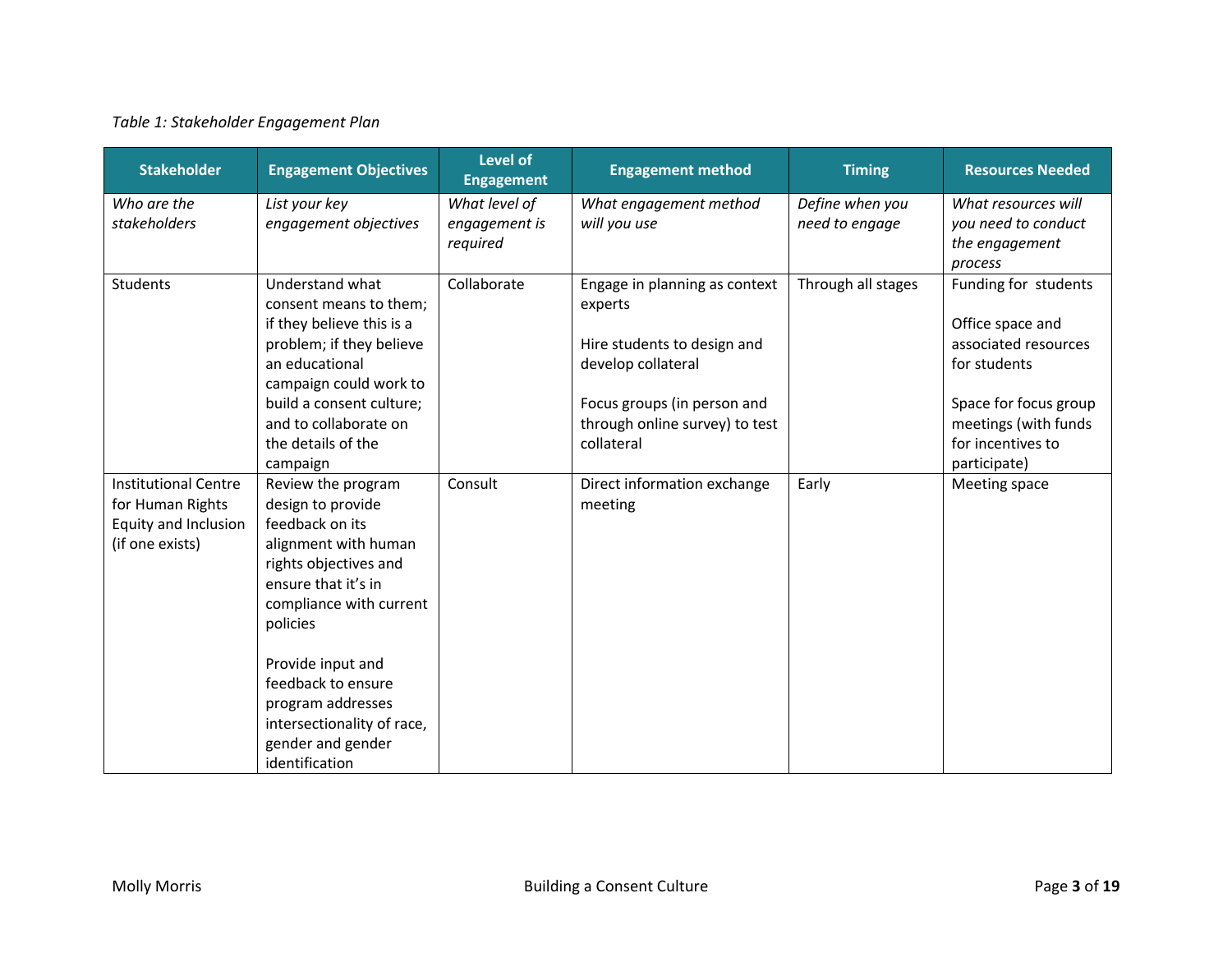| <b>Stakeholder</b>                                                                              | <b>Engagement Objectives</b>                                                                                                                                      | <b>Level of</b><br><b>Engagement</b> | <b>Engagement method</b>                                                                                                                                                                                                                                                                                                                                                                           | <b>Timing</b>                                                                                                                                                                                                              | <b>Resources Needed</b> |
|-------------------------------------------------------------------------------------------------|-------------------------------------------------------------------------------------------------------------------------------------------------------------------|--------------------------------------|----------------------------------------------------------------------------------------------------------------------------------------------------------------------------------------------------------------------------------------------------------------------------------------------------------------------------------------------------------------------------------------------------|----------------------------------------------------------------------------------------------------------------------------------------------------------------------------------------------------------------------------|-------------------------|
| Student<br>Unions/Student<br>Clubs/Service<br>Organizations                                     | Promote the plan<br>through student clubs<br>and orientation week<br>activities.                                                                                  | Involve                              | Community-based<br>participatory research (CBPR)-<br>group exploratory meeting in<br>early summer to clarify need<br>(is it lack of understanding of<br>what consent is, lack of<br>confidence to exert consent,<br>lack of buy in that consent<br>matters, or something not yet<br>considered by the Consent<br>Culture team); periodic<br>meetings through<br>development and<br>implementation. | Early for<br>information sharing<br>and problem<br>clarification.<br>Mid-development<br>for implementation<br>update; pre-<br>implementation for<br>roll-out<br>collaboration.<br>Post-<br>implementation for<br>feedback. |                         |
| Institutional<br>residence<br>leadership<br>Institutional<br>athletics/recreation<br>leadership | Promote messaging and<br>distribute collateral in<br>student residences.<br>Promote messaging and<br>distribute collateral to<br>varsity athletes and<br>coaches. |                                      |                                                                                                                                                                                                                                                                                                                                                                                                    |                                                                                                                                                                                                                            |                         |
| Institutional student<br>counselling offices                                                    | Check collateral<br>development against<br>known mental health<br>triggers.<br>Ensure support for<br>students in place.<br>Support promotion of<br>campaign.      | Involve                              | $CBPR - meeting$                                                                                                                                                                                                                                                                                                                                                                                   | Early before drafting<br>collateral; before<br>implementation to<br>ensure support                                                                                                                                         | Meeting space           |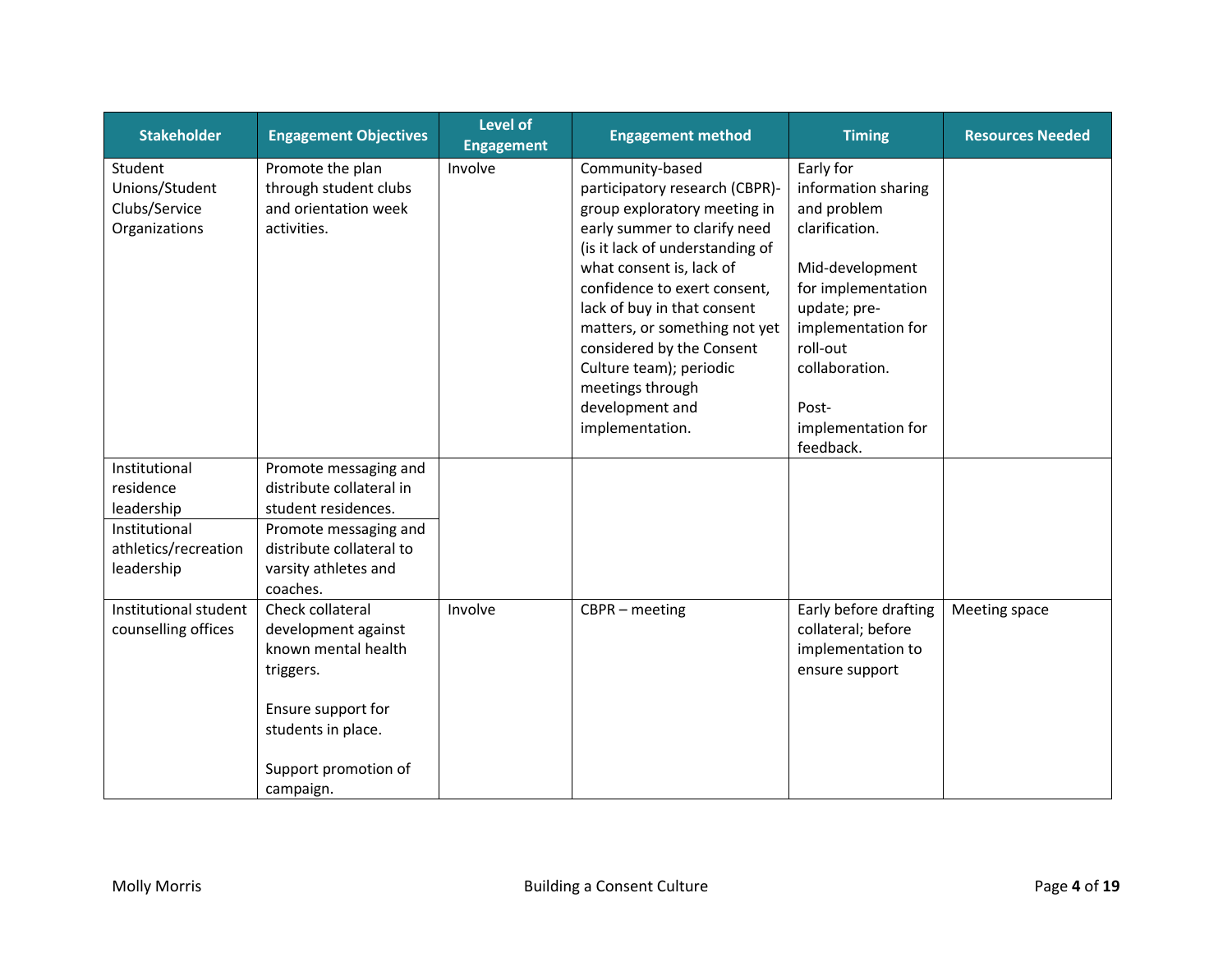| <b>Stakeholder</b>                        | <b>Engagement Objectives</b>                                                                                                                                                                         | <b>Level of</b><br><b>Engagement</b> | <b>Engagement method</b>                                                        | <b>Timing</b>                                                                                                                                                           | <b>Resources Needed</b> |
|-------------------------------------------|------------------------------------------------------------------------------------------------------------------------------------------------------------------------------------------------------|--------------------------------------|---------------------------------------------------------------------------------|-------------------------------------------------------------------------------------------------------------------------------------------------------------------------|-------------------------|
| Institutional senior<br>leadership        | Support program with<br>funding and champion<br>program as an initiative<br>that aligns with<br>institutional sexual<br>violence policy<br>objectives.<br>Champion the program<br>through promotion. | Empower                              | Presentation of program<br>through senior leadership<br>committees.             | Early planning for<br>funding<br>opportunities.<br>On implementation<br>for championing<br>and promoting.                                                               | Presentation room       |
| Institutional<br>communications<br>office | Promote through<br>student-facing<br>communications<br>channels                                                                                                                                      | Collaborate                          | Engage as content experts to<br>develop appropriate<br>communications strategy. | Early planning to<br>begin development<br>of communications<br>plan.<br>On implementation<br>for promotion; post-<br>implementation for<br>communications<br>analytics. | Meeting space           |

### **Levels of Engagement:**

Notify - Stakeholder **may encounter project** publicity.

Inform - Stakeholders are **regularly and reliably informed**, **made aware of their rights and ways of participating** in the project.

Consult - Project staff **obtains views of stakeholders**. **Stakeholders receive full feedback on decisions taken**.

Involve - Project staff **works with stakeholders through decision making processes to ensure views are understood and taken into account**.

Collaborate - **All aspects of decision making processes are undertaken in partnership with stakeholders**.

Empower - **Stakeholders set agendas for change**. Self-organization and responsibility over management is held by stakeholders.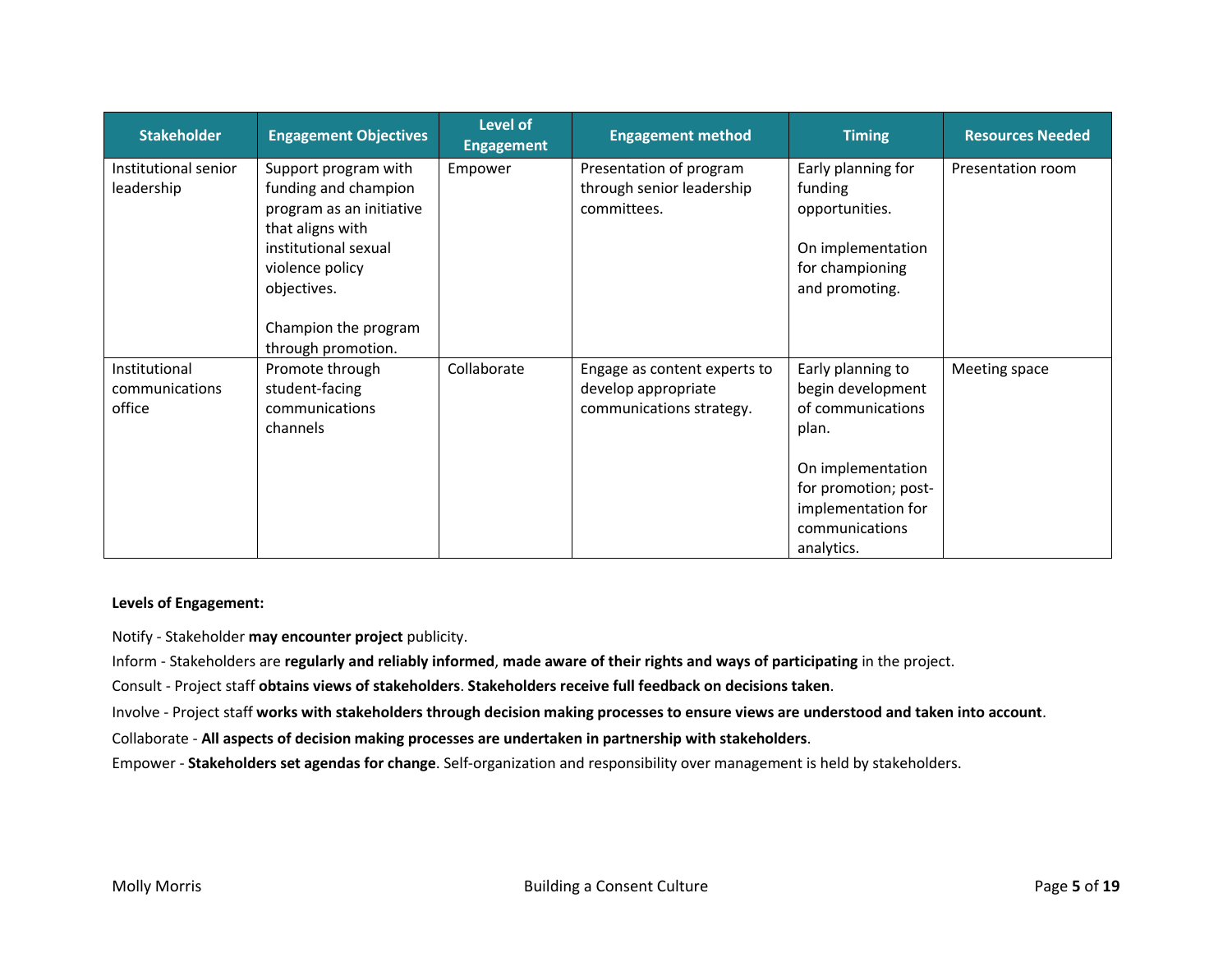## **PART II: NEEDS ASSESSMENT AND LANDSCAPE ANALYSIS**

#### **Background and Overview**

With the implementation of the Ontario Ministry of Advanced Education and Training's Bill 132 in 2016, mandating all Ontario colleges and universities to develop sexual violence policies, there was a rush among post-secondary institutions to either develop such a policy, if there wasn't already one in place, or, more commonly, to formalize a policy to codify standing policies and procedures that were in place to address sexual violence on campus. Many institutions used this Ministry directive as an opportunity to develop stand-alone sexual violence offices and develop new programs and initiatives to engage and educate their communities in sexual violence prevention.

While all Ontario post-secondary institutions have some identified campus resource dedicated to responding to sexual violence, many have gone forward with prevention and education initiatives that include promoting a consent culture on campus. Leaders to date in this aspect of sexual violence education are Ryerson University and Humber College.

Ryerson has a robust *Consent Comes First* program that is embedded in their student orientation activities. In addition to a comprehensive Consent checklist for organizers of student events, their campaign includes a series of educational videos, infographics and signage to educate the Ryerson community about, and move towards, a culture of consent. It is important to note that Ryerson's library of videos and animations supporting a consent culture are largely not home-grown but rather borrowed from other organizations promoting consent education, including publicly available YouTube assets such as the widely distributed "Tea Consent" video [\(https://www.youtube.com/watch?v=oQbei5JGiT8\)](https://www.youtube.com/watch?v=oQbei5JGiT8); public topic-related blogs, TED Talks on consent, and a series of videos from Planned Parenthood [\(https://www.plannedparenthood.org/learn/sex-and-relationships/sexual-consent\)](https://www.plannedparenthood.org/learn/sex-and-relationships/sexual-consent). This approach is

significant as it leverages existing content and preserves limited PSE funding for sexual violence education (see Funding section of this program design).

Mohawk College also utilizes third party videos in their online consent education resources embedded on their End Sexual Assault and Sexual Violence at Mohawk website [\(https://www.mohawkcollege.ca/student](https://www.mohawkcollege.ca/student-life-at-mohawk/wellness/end-sexual-assault-and-sexual-violence-at-mohawk)[life-at-mohawk/wellness/end-sexual-assault-and-sexual-violence-at-mohawk\)](https://www.mohawkcollege.ca/student-life-at-mohawk/wellness/end-sexual-assault-and-sexual-violence-at-mohawk). In addition to online resources, Mohawk mounted a Community of Consent Week across many of their campuses in September, 2017, which included speakers, events, prizes and tied into a local community Take Back The Night event.

Humber College has established robust consent education campaign, including the *Consent is Sexy Crew*: an initiative to hire 30 students for the 2017-2018 academic year [\(http://humber.ca/student-life/sexual](http://humber.ca/student-life/sexual-assault/consent/consent-is-sexy)[assault/consent/consent-is-sexy\)](http://humber.ca/student-life/sexual-assault/consent/consent-is-sexy). This program trains a crew of students in sexual violence prevention best-practices and empowers them to develop and implement event-based outreach programs to engage in dialogue and activities aimed to increase awareness about consent and sexual violence prevention. Their program specifically addresses training to recognize diversity of perspectives in the student population, and provides bystander intervention training.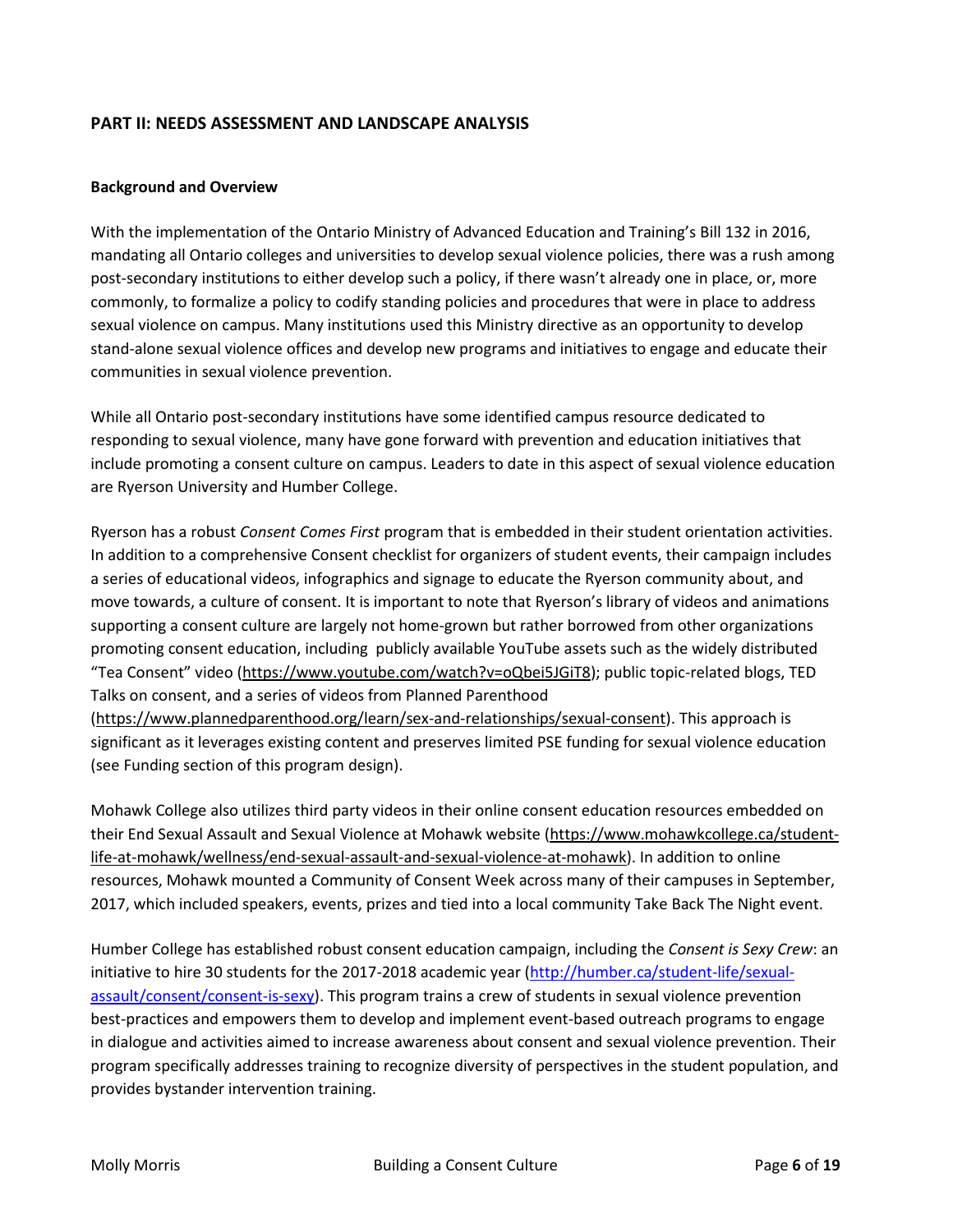Most institutions with consent culture programs have determined that September orientation is a prime timeframe for reaching new incoming students and engaging them in consent education from the outset of their post-secondary education experience. There is a necessity to move forward with program planning using a normative approach to needs assessment, based on consent-education standards established through Bill 132 and reliance on best-practices and models gleaned from consent-culture leaders within the Ontario post-secondary sector. In addition to applying existing needs data, an assessment of the gap between consent culture programs initiated by the PSE leaders in the field and what is already in play at the institution will provide valuable relative and expressed needs assessments.

This immediate needs assessment will include a review of current consent culture offerings in Ontario postsecondary education institutions, and a review of current expressed need for consent education as demonstrated through available service-use statistics from institutional offices currently responding to sexual violence complaints.

## **Preliminary evidence for a need for a consent-culture program should or will include:**

- From the Canadian Federation of Students "A National Vision for Consent Culture in Post-Secondary Education" report (2015) [\(http://cfs-fcee.ca/wp](http://cfs-fcee.ca/wp-content/uploads/sites/71/2016/03/Consent-Culture-National-Vision-.pdf)[content/uploads/sites/71/2016/03/Consent-Culture-National-Vision-.pdf\)](http://cfs-fcee.ca/wp-content/uploads/sites/71/2016/03/Consent-Culture-National-Vision-.pdf)
	- o many on-campus sexual assaults occur during the first eight weeks of classes
	- $\circ$  racialized, LGBTQ+, disabled and Indigenous students face higher rates of violence than other groups
	- $\circ$  1 in 5 women studying in North American post-secondary institutions are sexually assaulted
- From institutional research on whether Individuals with intersectionality of their identity or perceived identity may be at increased risk of vulnerability
- From the Ontario Ministry of the Status of Women (2017- based largely on 2013 Statistics Canada data) [\(http://www.women.gov.on.ca/owd/english/ending-violence/sexual\\_violence.shtml\)](http://www.women.gov.on.ca/owd/english/ending-violence/sexual_violence.shtml)
	- $\circ$  15% to 25% of North American college and university-aged women will experience some forms of sexual assault during their academic year
	- o Alcohol is the most common drug involved in drug-facilitated sexual assault
	- o In 75% of sexual assault incidents the victim knows their attacker
- From the 2018 Maclean's investigation on sexual assault at Canadian universities (see [http://www.macleans.ca/education/university/canadian-universities-are-failing-students-on](http://www.macleans.ca/education/university/canadian-universities-are-failing-students-on-sexual-assault/?utm_source=Academica+Top+Ten&utm_campaign=cd6c13c99e-EMAIL_CAMPAIGN_2018_03_02&utm_medium=email&utm_term=0_b4928536cf-cd6c13c99e-47758641)[sexual-assault/?utm\\_source=Academica+Top+Ten&utm\\_campaign=cd6c13c99e-](http://www.macleans.ca/education/university/canadian-universities-are-failing-students-on-sexual-assault/?utm_source=Academica+Top+Ten&utm_campaign=cd6c13c99e-EMAIL_CAMPAIGN_2018_03_02&utm_medium=email&utm_term=0_b4928536cf-cd6c13c99e-47758641)[EMAIL\\_CAMPAIGN\\_2018\\_03\\_02&utm\\_medium=email&utm\\_term=0\\_b4928536cf-cd6c13c99e-](http://www.macleans.ca/education/university/canadian-universities-are-failing-students-on-sexual-assault/?utm_source=Academica+Top+Ten&utm_campaign=cd6c13c99e-EMAIL_CAMPAIGN_2018_03_02&utm_medium=email&utm_term=0_b4928536cf-cd6c13c99e-47758641)[47758641\)](http://www.macleans.ca/education/university/canadian-universities-are-failing-students-on-sexual-assault/?utm_source=Academica+Top+Ten&utm_campaign=cd6c13c99e-EMAIL_CAMPAIGN_2018_03_02&utm_medium=email&utm_term=0_b4928536cf-cd6c13c99e-47758641), which surveyed 23,000 undergraduate students from 81 Canadian university campuses
	- o More than 20% of female students, 46.7% of LGBTQ+ students and 6.9% of male students have been sexually assaulted in their lives and about half of those occurred during university
	- $\circ$  31% of students reported not having been provided information about how to report a sexual assault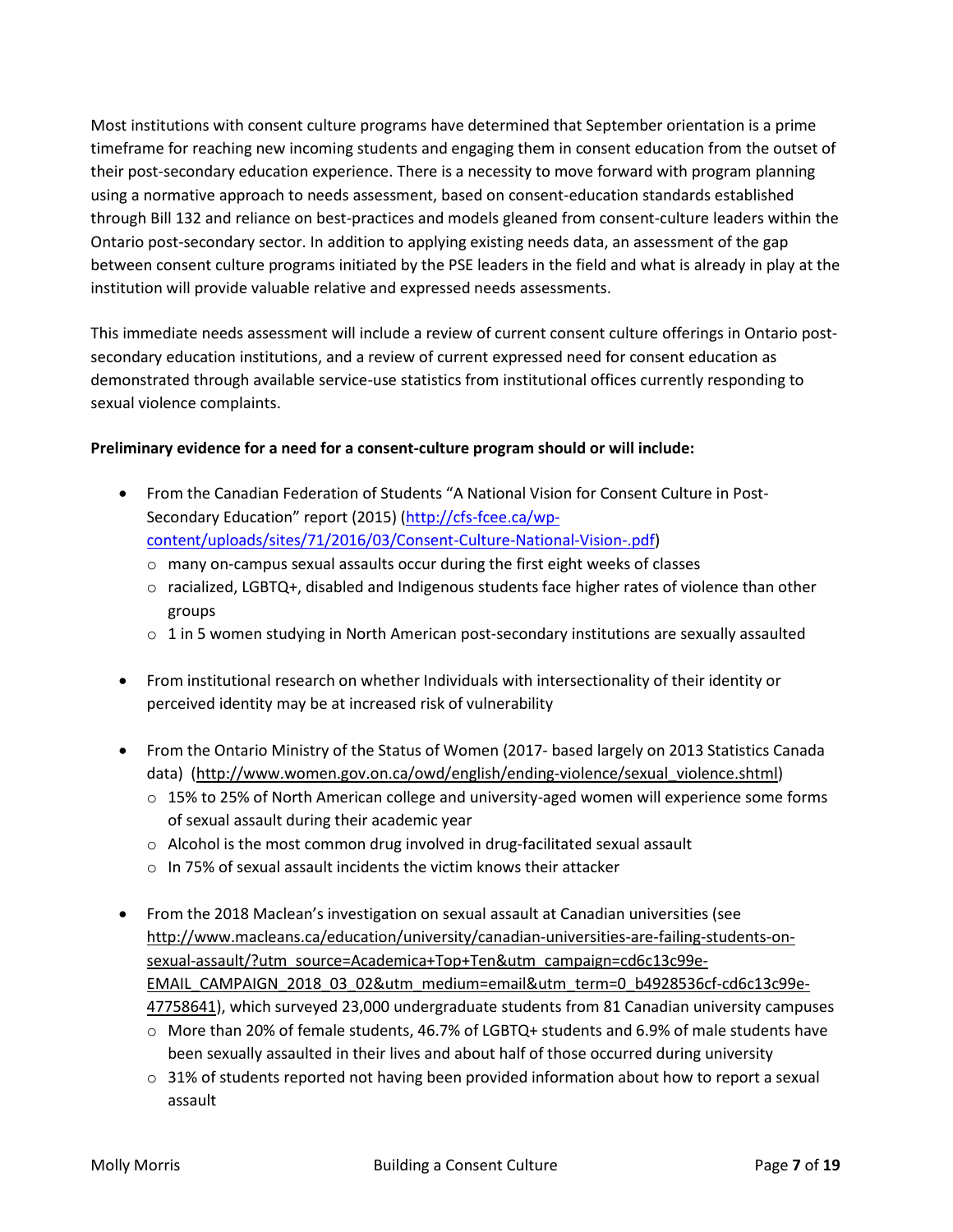- $\circ$  25% of students reported having been given no information on services for students who were sexually assaulted.
- $\circ$  A high rate of respondents reported that their knowledge about reporting sexual assault and their knowledge about sexual assault survivor resources came from University staff, while approximately 64% reported their knowledge came from peers (either directly or through student groups or clubs). Respondents were able to select more than one source.
- Preliminary data expected in April, 2018 from the Ministry of Advanced Education and Skills Development *Student Voices on Sexual Violence Survey* [\(http://www.sv-vs.ca/en/Home\)](http://www.sv-vs.ca/en/Home) to be run from February 26 – March 26, 2018. This survey will reach 650,000 postsecondary students and is intended to gather data about student attitudes around sexual violence, pervasive behaviours and available resources and support, in an effort to inform effective violence response and education initiatives. The survey includes a number of questions specifically relating to consent.

## *Figure 1 – Consent-related questions from MAESD Student Voices on Sexual Violence Survey, February/March 2018*

| Support                                                                |                                                                         | <b>Quick Exit</b>                  |                 |                                         |            |                          |
|------------------------------------------------------------------------|-------------------------------------------------------------------------|------------------------------------|-----------------|-----------------------------------------|------------|--------------------------|
| Please indicate your level of agreement with the following statements. |                                                                         |                                    |                 |                                         |            |                          |
|                                                                        |                                                                         | <b>Strongly</b><br><b>Disagree</b> | <b>Disagree</b> | <b>Neither</b><br>agree nor<br>disagree | Aaree      | <b>Strongly</b><br>Agree |
| Consent must be given at each step in a sexual encounter.              |                                                                         | $\bigcirc$                         | $\bigcirc$      | $\bigcirc$                              | $\bigcirc$ | $\bigcirc$               |
| to, the person has not given consent to continue.                      | If a person initiates sex, but during foreplay says they no longer want | $\bigcirc$                         | $\bigcirc$      | $\bigcirc$                              | $\bigcirc$ | $\bigcirc$               |
|                                                                        | If a person doesn't physically resist sex, they have given consent.     | $\bigcirc$                         | $\odot$         | $\odot$                                 | $\bigcirc$ | $\odot$                  |
| Consent for sex one time is consent for future sex.                    |                                                                         | $\bigcirc$                         | $\odot$         | $\bigcirc$                              | $\bigcirc$ | $\bigcirc$               |
| about consent.                                                         | If you and your sexual partner are both drunk, you don't have to worry  | $\bigcirc$                         | $\bigcirc$      | $\bigcirc$                              | $\bigcirc$ | $\bigcirc$               |
| Mixed signals can sometimes mean consent.                              |                                                                         | $\bigcirc$                         | $\bigcirc$      | $\bigcirc$                              | $\bigcirc$ | $\bigcirc$               |
|                                                                        | If someone invites you to their place, they are giving consent for sex. | $\bigcirc$                         | $\odot$         | $\bigcirc$                              | $\bigcirc$ | ⊜                        |

#### **Current consent culture best-practices and recommendations include:**

- Canadian Federation of Students "A National Vision for Consent Culture in Post-Secondary Education" (2015) recommendations that include:
	- $\circ$  A student-driven consent policy development process accompanied by adequate funding resources;
	- $\circ$  Consent education components embedded in Orientation week programming;
	- $\circ$  Education on consent should be grounded in an equity-based, anti-oppressive framework;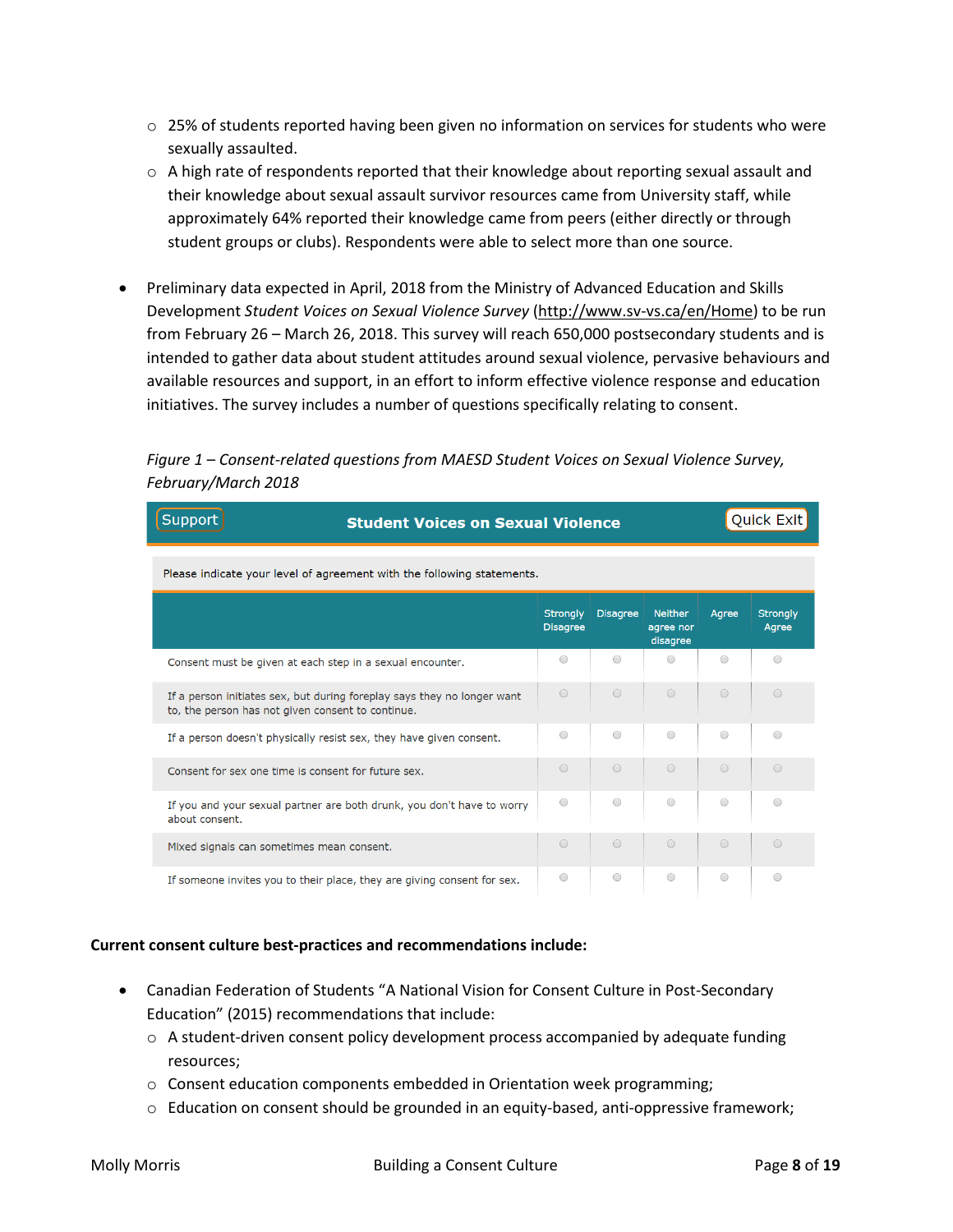- o Inclusion of posters, tabling, workshops and training embedded in student events, residences, campus bars and other student spaces.
- Besides orientation week, events can be organized around key national events including but not limited to Take Back the Night Week (September) and International Day to End Violence Against Women (November) (from CFS Campus Toolkit for Creating Consent Culture, 2017, [http://cfsontario.ca/wp-content/uploads/2017/07/Consent-Toolkit.pdf\)](http://cfsontario.ca/wp-content/uploads/2017/07/Consent-Toolkit.pdf).
- Commitment by the institution to provide training and education to the university/college community to prevent sexual violence and promote positive change in attitudes and behaviours that perpetuate sexual violence.

## **PART III: PROGRAM DESIGN CONSIDERATIONS**

#### **Stakeholders and audiences**

Although there is a tendency to focus sexual assault education on the female population, the Maclean's survey (2018) data that 6.9% of males reported being sexually assaulted indicates that efforts should be made to ensure that all messaging and collateral is inclusive of all populations. In addition, particular attention should be paid to reaching the LGBTQ+ community, who - according to the Maclean's survey (2018) - experiences more than double the rate of sexual assaults as the general female population. Both of these communities should be engaged as stakeholders in the planning process through student groups, where possible, and through inclusive community-based participatory research activities detailed in the Stakeholder Engagement Plan.

#### **Implementation**

Because student respondents to the Maclean's survey (2018) indicated that they often get their information regarding sexual assault from peers rather than from university/college staff, efforts to increase dissemination of material through student groups and clubs, student ambassadors at events and through residence facilities should be made.

#### **Need vs. Bandwagon**

Although evidence supports the recognition that sexual violence at post-secondary institutions is a problem that needs to be addressed, it does not specifically point to the development of a consent culture as an effective solution. Nevertheless, consent culture-building has been accepted as an integral part of broadbased sexual violence education programming. Pre- and post-launch attitudinal surveys will provide data on the effectiveness of a rollout of a consent culture campaign in changing sexual violence attitudes and knowledge levels, and should be analyzed to inform continued resource allocation for these activities within a static overall sexual violence education budget. In addition, data analysis will ensure the program is conscientiously needs-responsive and not simply following suit of other institutions in an effort to answer to legislative and organizational priority requirements.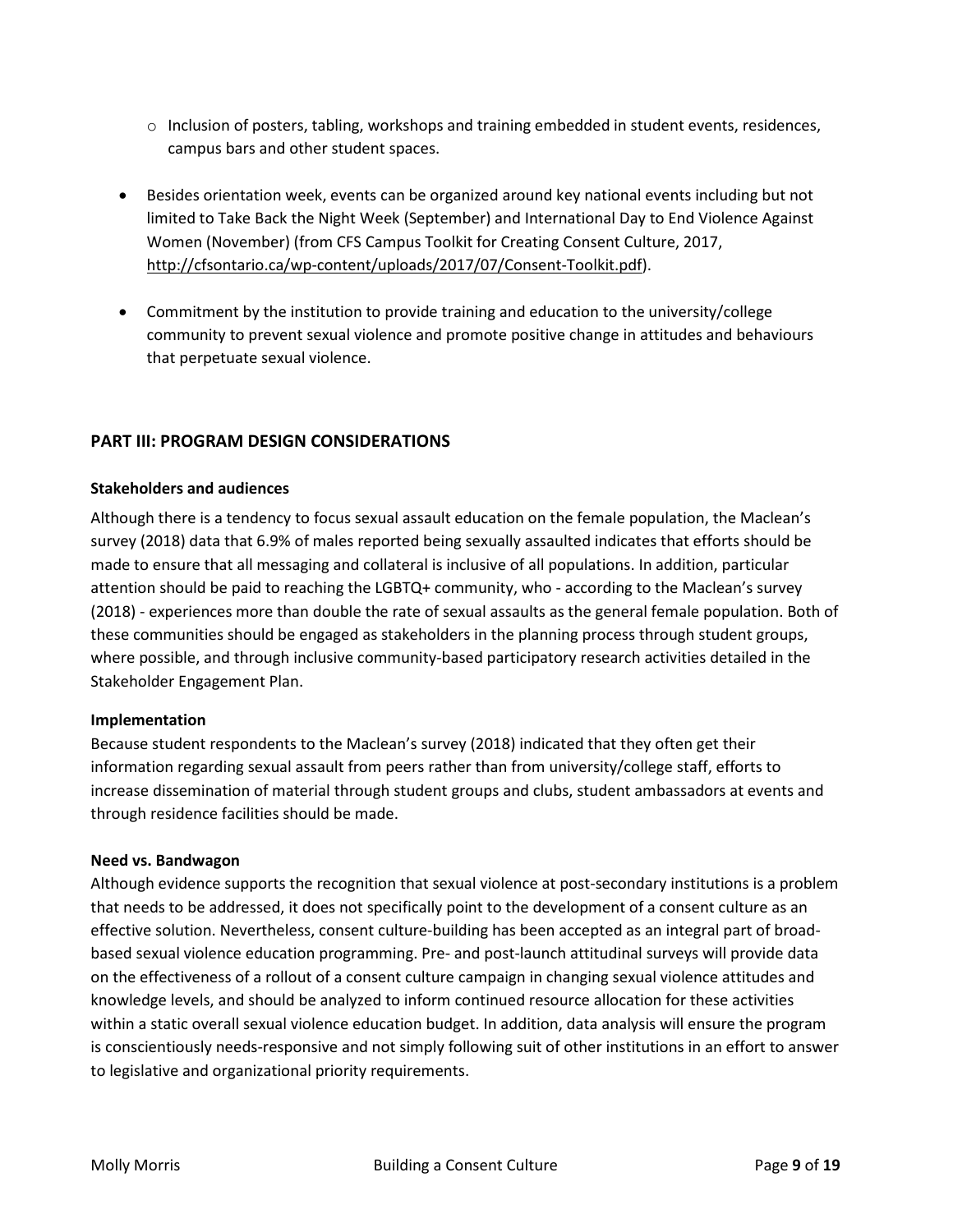#### **Research, Planning and Assessment**

If there is a need for speed in implementing a consent cuture program, an iterative approach to needs assessment can begin with the launch of the program and be included within a rollout evaluation. This more targeted and robust needs assessment will inform future program development. Using a Community-Based Participatory Research (CBPR) approach to needs assessment, a Consent Culture Program development team can utilize student surveys to gather information about students' perceived need for consent culture education as well as determining the current state of students' knowledge about existing sexual violence resources and support. In addition, focus group or student forum platforms may be utilized to assess the reception of the initial consent-culture rollout and receive feedback to be applied to future iterations of the program.

### **PART IV: STRATEGIC DESIGN**

Within any theory-of-change model lies the first decision for program design: will this program replicate an existing program, adapt an existing program, or represent the creation of an entirely new program? Many Ontario universities and colleges have already implemented consent culture programs, so new programs could essentially replicate those, utilizing evidence, best practices and evaluation data from existing implementations. Adaptations should include those factors flagged in the Needs Assessment Program Considerations section: attention to marginalized and typically underrepresented populations and engagement of students and student clubs for implementation.

There are several contextual factors that should inform the design of this program. The student demographic, including possible economic, cultural and gender-identification diversity: the program should be designed to respect and honour that diversity. The physical environment of the institution, including population, location and how the students are concentrated could also impact program design.

This program should move through three developmental levels of change. An initial launch should be followed by an evaluation of the apparent effectiveness of the program. As the program continues to roll out, and pre-and post-launch attitudinal surveys are analyzed, data collection will become more robust and the program will be able to more demonstrably determine effectiveness. Finally, after a full cycle of evaluation, the program's proven effectiveness in increasing knowledge of sexual violence and consent, and ultimately decreasing sexual assault complaints can be established.

A strategic logic model based on social norms theory of change (Keller, 2009), using established social norms interventions should be applied to the Consent Culture Program to affect a normalization of consent as a social behaviour. The model employed should be similar to that reported by William DeJong et al  $(2006)$ <sup>[ii](#page-18-1)</sup> in a large 18-campus US randomized trial in which a social norms marketing campaign used a mix of campus media platforms and an implementation model very similar to this one, to effectively reduce misconceptions of drinking behaviour among post-secondary students. Those findings were reiterated in a 2010 US statewide social norms marketing campaign<sup>III</sup>, also to reduce alcohol consumption, which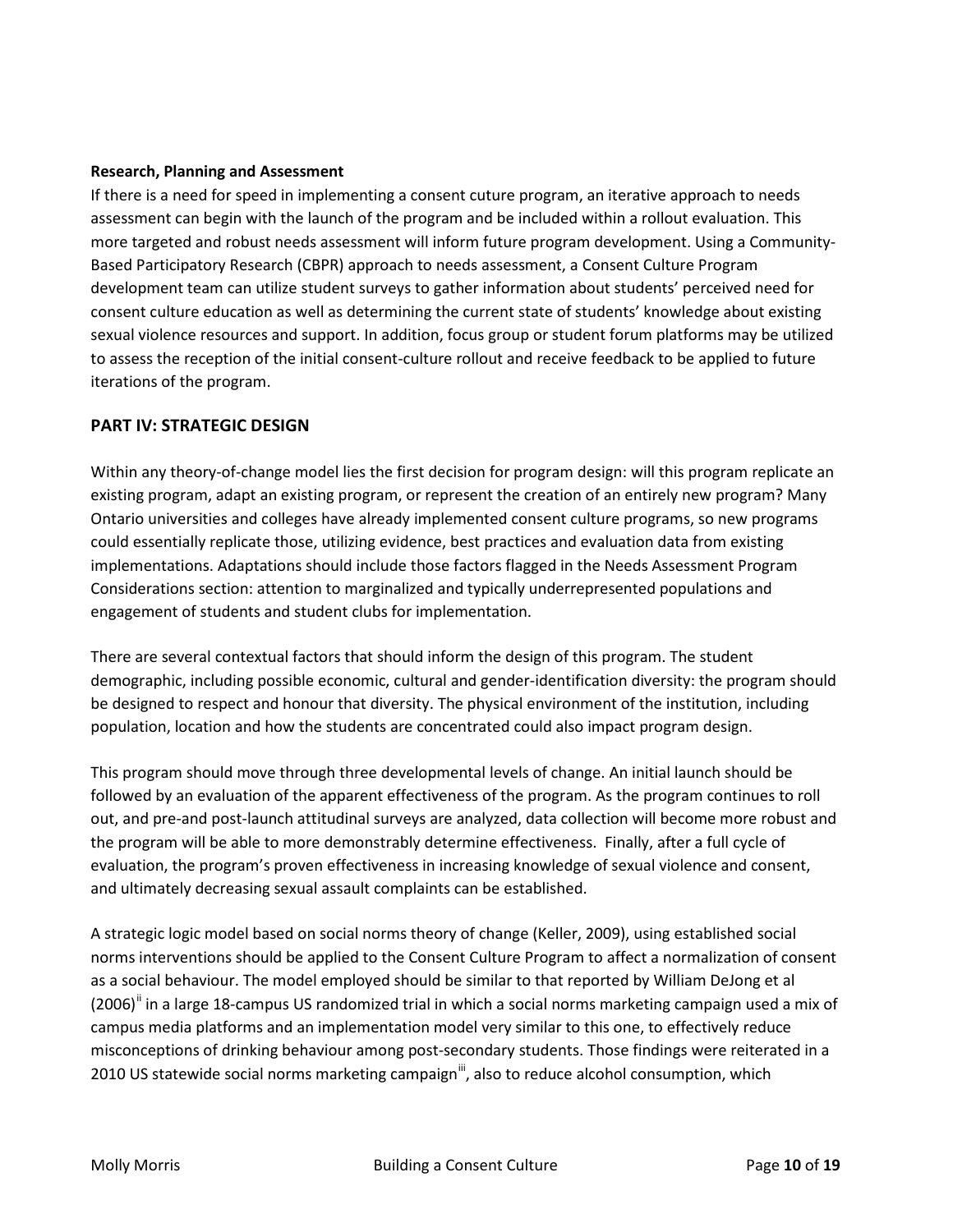proposed that social norms marketing "provides a model for utilizing social norms media marketing to address other behaviors related to public health." (Perkins, Linkenbach, Lewis & Neighbors, 2010, Abstract)

This model allows for integration of evaluation throughout the program plan, integrates a strategic lens with a tactical plan, and mitigates the unavailability of research-design controls and intervention groups in a study aimed at affected sexual violence attitudes on a university campus.

Although the logic of this program is linear, the program implementation team will need to be willing and nimble enough to move forward and backward through the plan as needs require in order to focus a message or audience depending on resources available, timing constraints, potential new directives from the Ministry or changing priorities from the institution.

#### *Table2 – Logic Model of Change utilizing Social Norms Intervention*

| <b>Underlying Problems</b>                                                                                                                                                                                                                   | <b>Intervention</b><br><b>Strategy</b>                                                                                                                                                                     | <b>Intervention Goal</b>                                                                                                  | <b>Anticipated</b><br><b>Outcomes</b>                                       | <b>Desired</b><br>Impact                                           |  |
|----------------------------------------------------------------------------------------------------------------------------------------------------------------------------------------------------------------------------------------------|------------------------------------------------------------------------------------------------------------------------------------------------------------------------------------------------------------|---------------------------------------------------------------------------------------------------------------------------|-----------------------------------------------------------------------------|--------------------------------------------------------------------|--|
| Lack of awareness of<br>consent behavior<br>Students 1) not asking for<br>consent and 2) not feeling<br>empowered to actively<br>give, deny or withdraw<br>consent<br>Unwanted sexual activity,<br>which in worst case is<br>sexual violence | Institution-wide<br>social norms<br>campaign to<br>normalize a culture<br>of consent                                                                                                                       | Increase awareness<br>of the importance of<br>consent for all<br>parties                                                  | Increase use of<br>consent; adoption<br>of a consent culture<br>on campus   | Reduction in<br>reports and<br>complaints of<br>sexual<br>violence |  |
|                                                                                                                                                                                                                                              |                                                                                                                                                                                                            | <b>Evidence Required</b>                                                                                                  |                                                                             |                                                                    |  |
| Student survey on consent<br>awareness                                                                                                                                                                                                       | Campaign<br>conforming to social<br>norms and social<br>marketing principles<br>(PIE - positive,<br>inclusive and<br>empowering) and<br>reaching intended<br>audience(s) with<br>appropriate<br>saturation | Increased awareness<br>of consent;<br>engagement with<br>campaign and data<br>from another round<br>of attitudinal survey | Indication of<br>students employing<br>consent (measured<br>through survey) | Improved<br>statistics on<br>sexual<br>violence<br>complaints      |  |
| <b>Current Status</b>                                                                                                                                                                                                                        | September, 2018<br><b>Implementation 1</b>                                                                                                                                                                 | October-December, 2018<br><b>Evaluation 1 And Modification</b>                                                            |                                                                             |                                                                    |  |
|                                                                                                                                                                                                                                              |                                                                                                                                                                                                            |                                                                                                                           |                                                                             |                                                                    |  |
|                                                                                                                                                                                                                                              | January, 2019<br><b>Implementation 2</b>                                                                                                                                                                   | February-March, 2019<br><b>Evaluation 2</b>                                                                               |                                                                             | <b>April, 2019</b><br>and onward                                   |  |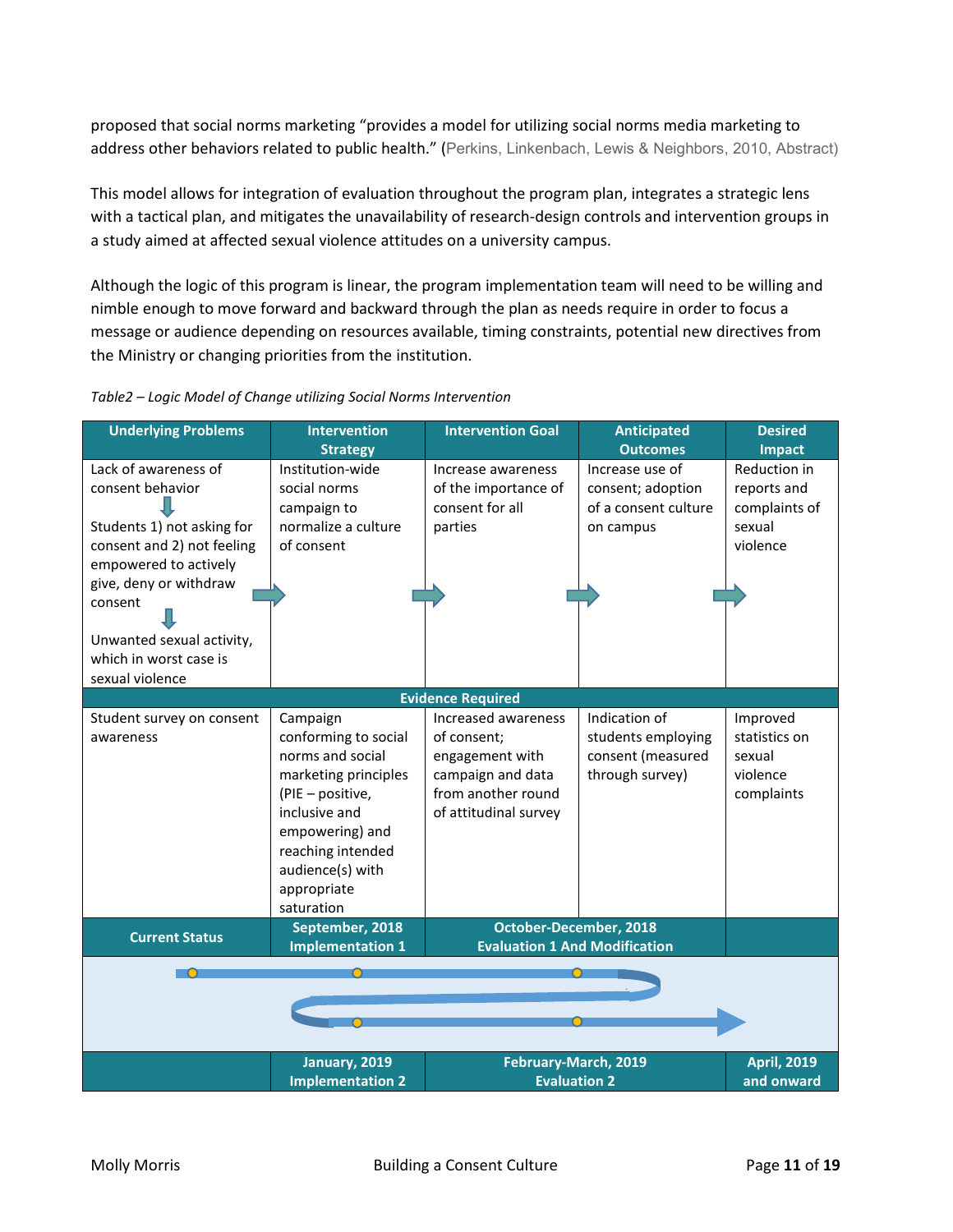## **PART V: FUNDING**

The Ontario Ministry of Advanced Education and Skills Development (formerly Ministry of Training, Colleges and Universities) began providing funds to postsecondary institutions under the Women's Campus Safety Grant in 1991. The grant is intended to help universities offset the costs of initiatives relating specifically to women's safety.

In March 2015, the Ministry launched a three-year, \$41M action plan to stop sexual violence and harassment entitled *It's Never Oka,y* which became the focus of funding for the Women's Safety Grant submissions over the last three years.

The grant is distributed to all universities and colleges in Ontario. Previous initiatives funded through this grant include:

- International Women's Day conference
- Wen-do women's self-defense courses
- Print material and pamphlets on responding to sexual violence
- A theatrical production
- Crisis grants

With the It's Never Okay Action Plan coming to a conclusion in the spring of 2018, the current focus is wrapping up and a new focus for initiatives has not yet been announced. However the eligibility and initiative requirements are not expected to change, and should still include, among the awareness and education category:

- Campus safety websites and resource centres including the production of flyers, videos and digital products for online distribution;
- Supplies and promotional materials for specific campus awareness campaigns and social media campaigns on safety issues such as combatting sexual violence and building consent awareness; and
- Hosting or co-hosting awareness programs, safety and/or sexual violence conferences, courses and speaker honoraria.

The Consent Culture Program described here is well-suited for a funding proposal from the Women's Campus Safety Grant fund, with its focus on sexual violence education and emphasis on distribution of paper and digital collateral. Although this fund is geared to initiatives delivered in support of specifically women's safety, the fact that the Consent Culture Program will be inclusive of all gender-identifications should not preclude eligibility.

A new focus for applications for funding through the Women's Safety Grant has not yet been announced, but it is a safe assumption that, given the current Ministry Student Voices on Sexual Violence survey in the field, future submission applications will include sexual violence initiatives.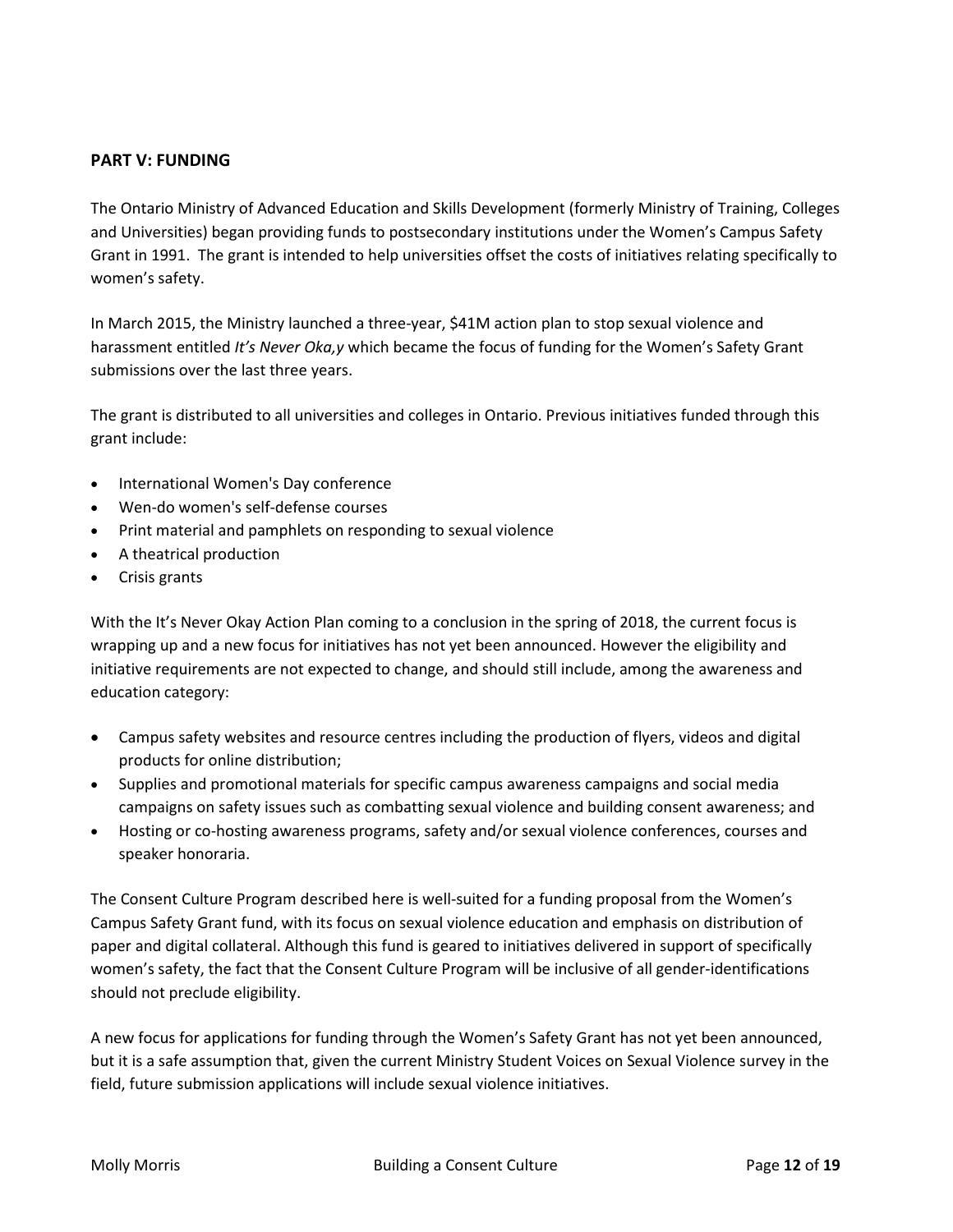Many grants, including the Ministry's, do not include funds marked for staff salaries. Units responsible for this program should consider approaching their institutional leadership for special programming funds. They may also consider outreach to their Graduate Studies and Fine Arts departments (or equivalent, if they have them) to explore developing partnerships that could provide experiential education opportunities for students to work on collateral design and program implementation and evaluation phases of this project.

## **PART VI: IMPLEMENTATION**

In implementing the Consent Culture Program from the tactical rollout plan, care must be taken to document and track the implementation steps to ensure that fidelity to the plan is maintained and the implementation exerts maximum influence on the goals. The implementation is an iterative process, with each step having objectives specific to that stage of implementation, collectively reaching the broader program goal.

|      | <b>ACTIVITY</b>                                                                                                                                               | <b>RESPONSIBILITY</b>                                     | <b>TIMING</b>      |
|------|---------------------------------------------------------------------------------------------------------------------------------------------------------------|-----------------------------------------------------------|--------------------|
|      | <b>PHASE 1 - DEVELOPMENT</b>                                                                                                                                  |                                                           |                    |
| 1.2  | Obtain preliminary results from MAESD<br>Student Voices on Sexual Assault survey and<br>determine if results inform any necessary<br>modifications to program | Consent Culture (CC)<br>Team                              | Pre-implementation |
| 1.3  | Consultation with student groups and<br>storyboarding collateral                                                                                              | Student staff                                             | Pre-implementation |
| 1.4  | Determination of collateral to produce for<br>Sept. orientation                                                                                               | Student staff and CC<br>team                              | Pre-implementation |
| 1.5  | Obtain vendor design and printing hard quotes                                                                                                                 | Student staff                                             | Pre-implementation |
| 1.6  | Select vendor and provide outline                                                                                                                             | Vendor and student staff                                  | Pre-implementation |
| 1.7  | First approvals on print collateral design                                                                                                                    | Vendor/CC Team                                            | Pre-implementation |
| 1.8  | Final approvals on print collateral                                                                                                                           | Vendor/CC Team                                            | Pre-implementation |
| 1.9  | Develop digital collateral in house (website,<br>LCD screens and social media)                                                                                | Student staff and<br>institutional<br>Communications unit | Pre-implementation |
| 1.10 | Develop and launch Consent website landing<br>page                                                                                                            | CC team and institutional<br>Communications unit          | Pre-implementation |
| 1.11 | Receipt of print collateral                                                                                                                                   | Vendor                                                    | Pre-implementation |
| 1.12 | Develop and deploy pre-implementation<br>student attitudinal survey *                                                                                         | CC Team and Institutional<br>research office              | Pre-implementation |

#### *Table 3 – Consent Culture tactical roll-out plan*

\* If, during this phase, the initial Student Voices on Sexual Violence survey data becomes available from the Ministry of Advanced Education and Skills Development it should be analyzed. If the institutionalspecific data from this survey is sufficiently informative, an initial pre-implementation student attitudinal survey may not be required.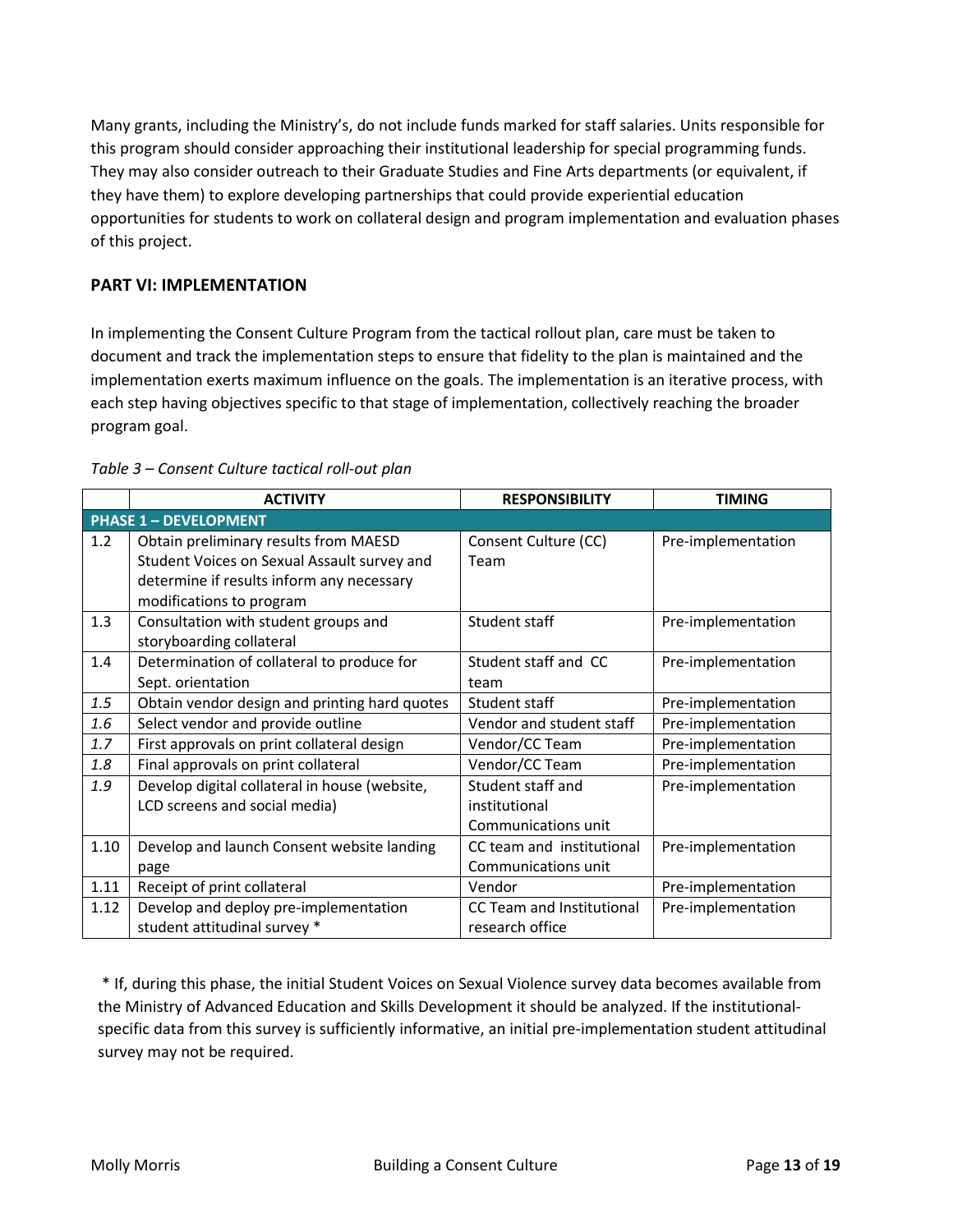|     | <b>ACTIVITY</b>                                                                                                                                                                                                 | <b>RESPONSIBILITY</b>                           | <b>TIMING</b>         |
|-----|-----------------------------------------------------------------------------------------------------------------------------------------------------------------------------------------------------------------|-------------------------------------------------|-----------------------|
|     | <b>PHASE 2 - ROLL-OUT</b>                                                                                                                                                                                       |                                                 |                       |
| 2.1 | Distribution of print collateral to<br>residences, student groups and on-<br>campus student venues                                                                                                              | Student staff and<br>Orientation<br>volunteers  | Implementation/Launch |
| 2.2 | Embed digital collateral into<br>institutional communications including<br>social media schedule and LCD screens<br>and schedule for one week prior to start<br>of classes to one week following<br>orientation | CC Team                                         | Implementation/Launch |
| 2.3 | Promote consent culture website<br>through social media from one week<br>prior to start of classes to one week<br>following orientation (+ ongoing<br>promotion)                                                | CC Team                                         | Implementation/Launch |
| 2.4 | Attend orientation events to promote<br>consent culture through hand-out<br>collateral                                                                                                                          | Student staff                                   | Implementation/Launch |
|     | <b>PHASE 3 - EVALUATION</b>                                                                                                                                                                                     |                                                 |                       |
| 3.1 | Obtain and analyze analytics from<br>Consent website and digital collateral<br>call-to-action URLs                                                                                                              | <b>CC Team</b>                                  | Post-implementation   |
| 3.2 | Obtain full results from MAESD Student<br>Voices on Sexual Assault survey and<br>determine if results inform any<br>necessary modifications to program                                                          | CC Team                                         | Post-implementation   |
| 3.2 | Develop and deploy post-<br>implementation student attitudinal<br>survey (including feedback questions on<br>Orientation week campaign)                                                                         | CC Team and<br>institutional<br>research office | Post-implementation   |
| 3.3 | Analyze post-implementation attitudinal<br>survey results                                                                                                                                                       | CC Team and<br>institutional<br>research office | Post-implementation   |
|     | PHASE 4 - PROGRAM MODIFICATION AND 2ND                                                                                                                                                                          | <b>ROLL-OUT</b>                                 |                       |
| 4.1 | Update and reprint collateral per<br>learnings from Phase 1 feedback                                                                                                                                            | Vendor                                          | Pre-implementation2   |
| 4.2 | Develop one consent culture video for<br>January orientation (if there is one)                                                                                                                                  | CC Team with<br>vendor (or student<br>staff)    | Pre-implementation2   |
| 4.3 | Embed digital collateral into<br>institutional communications including<br>social media schedule and LCD screens<br>and schedule for one week prior to start<br>of classes to one week following<br>orientation | CC Team                                         | Pre-implementation2   |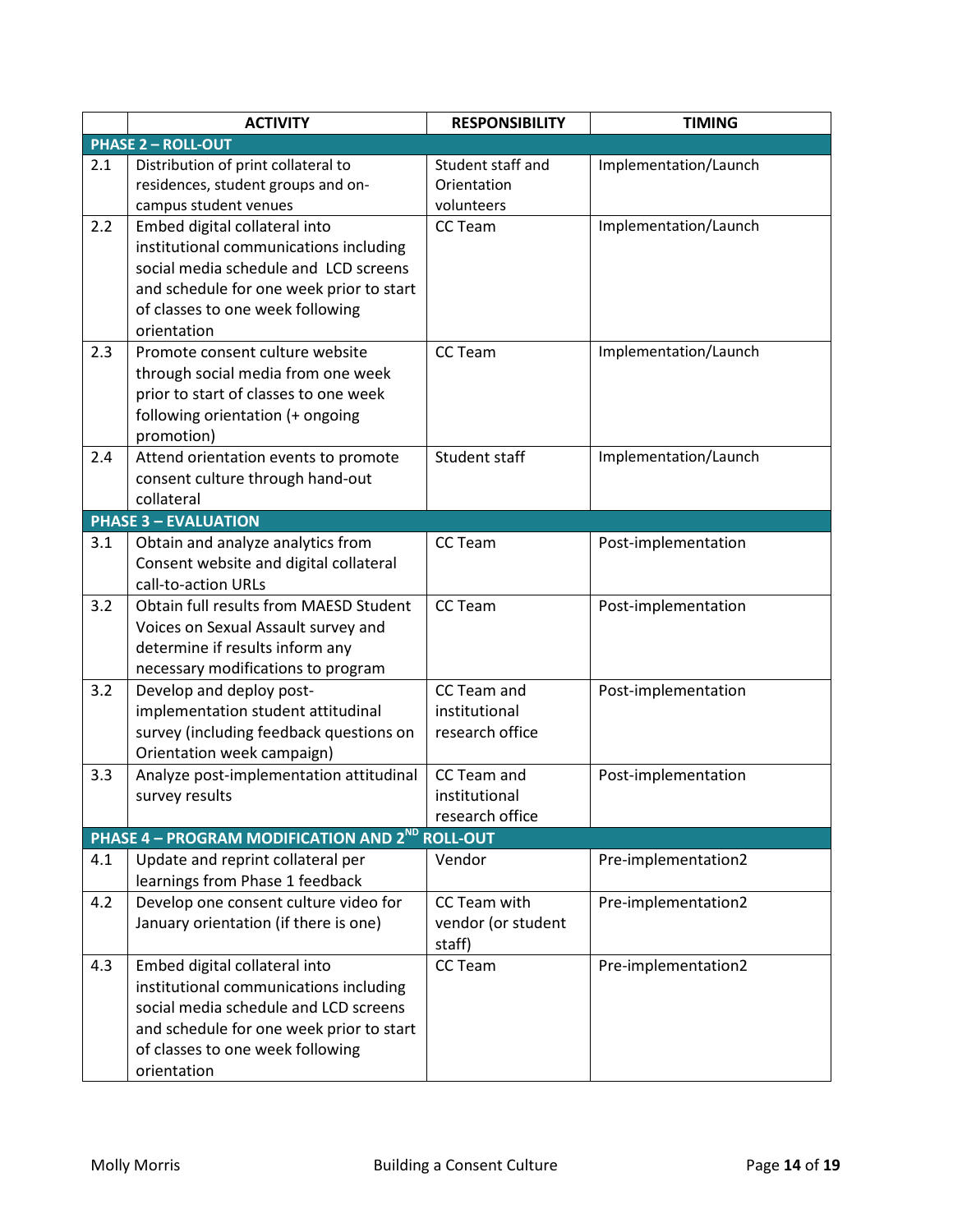|     | PHASE 4 - PROGRAM MODIFICATION AND 2 <sup>ND</sup> ROLL-OUT                            |                                                |                 |  |  |  |  |
|-----|----------------------------------------------------------------------------------------|------------------------------------------------|-----------------|--|--|--|--|
| 4.4 | Attend orientation events to promote<br>consent culture through hand-out<br>collateral | Student staff                                  | Implementation2 |  |  |  |  |
| 4.5 | Develop full consent video series                                                      | CC Team with<br>vendor (or student<br>staff)   | Ongoing         |  |  |  |  |
| 4.6 | Develop online consent education and<br>resource website                               | CC Team and<br>institutional<br>Communications | Ongoing         |  |  |  |  |
| 4.7 | Ongoing evaluation and review                                                          | CC Team                                        | Ongoing         |  |  |  |  |

Following Durlak and DuPre's model of implementation<sup>iv</sup>, several factors that will impact implementation in this program have been identified. Maintaining fidelity to the ascribed program can be assessed at a micro step-level as well as a macro sum of the outcomes of other factors. On a more detailed level a variety of methods can be employed to track and measure implementation outcomes using a combination of selfreporting, analytics, and hard data. See Table 4 in the Evaluation section for details on evaluation of Durlak and DuPre's (2008) implementation factors of fidelity, dosage and quality.

## **PART VII: EVALUATION**

The Consent Culture Program is essentially an education initiative intended to increase student's awareness of consent as it relates to sexual activity and a normalization of consent in student sexual culture across a diverse student population. These are attitudinal and behavior changes that can only be self-reported and taken at face value. Ultimately these attitudinal and behavior changes may contribute to a decrease in sexual assault complaints, but a contribution is all that can likely be attributed to the Consent Culture Program as there are many social influencers in place in the broad social environment affecting sexual violence data, namely current pervasive global harassment campaigns such as #metoo, #timesup, as well as the current prominence of the Ontario governments Student Voices on Sexual Violence survey being distributed and heavily promoted to all Ontario post-secondary students. These campaigns and initiatives can't but help to increase student awareness of sexual violence issues, whether or not they chose to participate, well before they are exposed to this Consent Culture Program, and provide for an environment in which students should be open and receptive to the Consent Culture Program's implementation, increasing its effectiveness.

Evaluation of the Consent Culture Program is embedded in the program design, from pre-implementation surveys to determine current attitudes and behaviours about sexual consent, through monitoring of implementation stages described in the implementation section of this plan, to post-implementation surveying and follow-up program modification. The evaluation requirement from the primary funder, the Women's Campus Safety Grant, is for a status report, and that will include quantitative data about collateral delivery (paper, digital and presentations) including numbers of students reached through each platform and each venue. This data will also reflect effective implementation to racialized, LGBTQ+, disabled and Indigenous students, identified by the Canadian Federation of Students as facing higher rates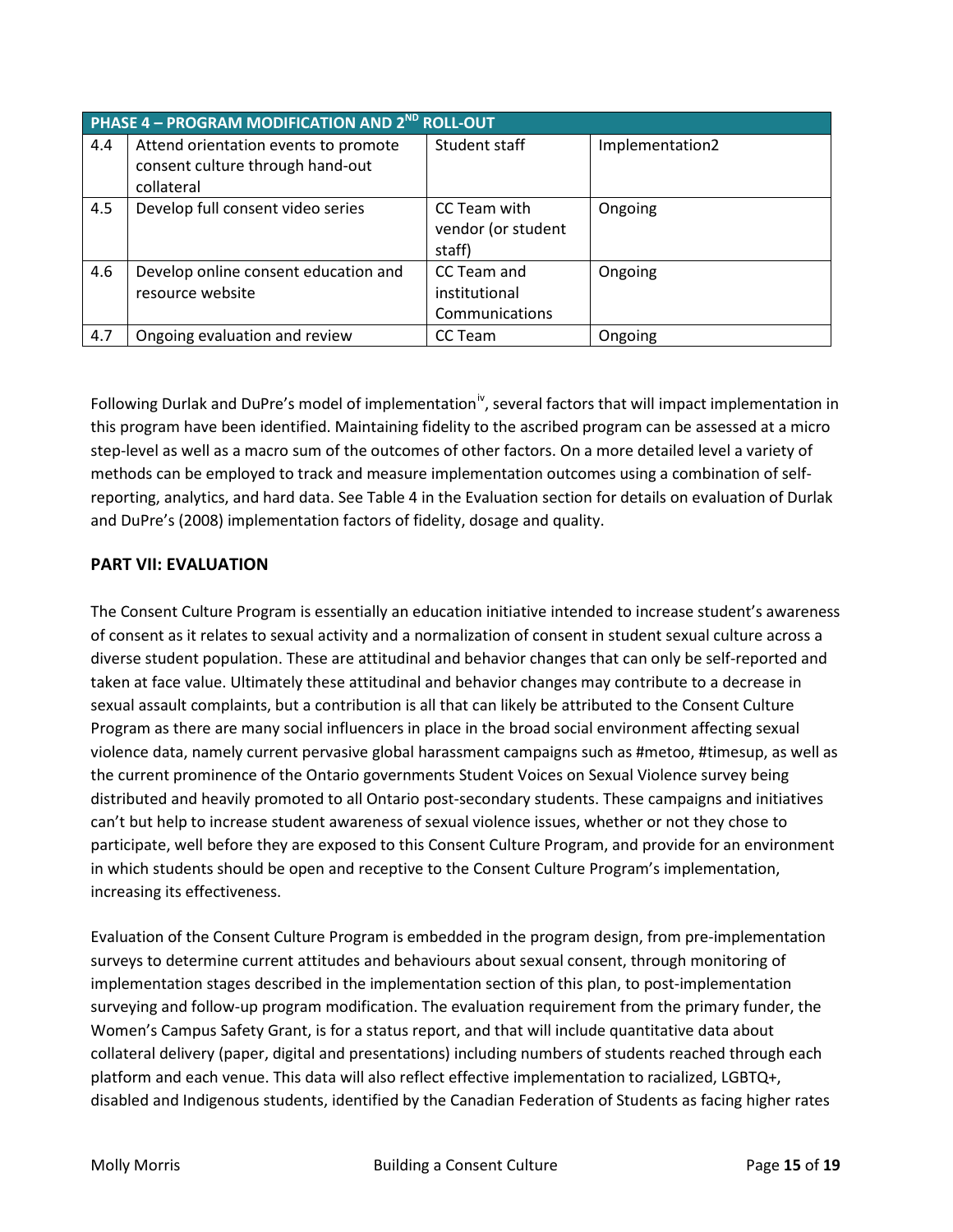of violence than other groups (see Needs Assessment), through reporting on collateral distributed specifically through student groups and clubs serving those populations. The status report will also include a combination of quantitative and qualitative data emerging from an analysis of the pre- and postimplementation surveys, speaking to any changes in awareness and attitudes about consent.

Using the Joint Committee on Standards for Educational Evaluation's evaluation model (as cited in Newcomer et al,  $2015^{\circ}$ ), attention will be paid to the three key elements of:

- utility, to ensure that the evaluation will serve the information needs of intended audience;
- feasibility, to ensure that the evaluation procedure is practical, cost effective, inclusive and responsive; and
- propriety, to ensure that the evaluation will be conducted legally and ethically.

Pre- and post-implementation surveys should be conducted through an online platform, accessible only by login with appropriate student credentials. That will limit access to the survey to only currently enrolled students. The survey URL will be provided during pre-orientation through campus residences, social media invitation on channels targeting both current students and the incoming student cohort. The surveys should be vetted through institutions respective legal and privacy offices before deployment, and assistance map be requested from the institutions' respective research offices, as per the recommendations offered by The Treasury Board of Canada, to ensure it supports reliability, validity and sensitivity, and mitigates against sampling bias, non-response bias and interview bias.

The evaluation model for this program falls into Newcomer et al's (2015) paradigm of being formative (as opposed to summative) as the intent is to affect change, specifically increased awareness of consent and reported increased use of consent. It also typifies the evaluation paradigm of being ongoing, measuring changing attitudes over time rather than on a one-time basis. It is important to note that although this program plan covers two specific implementation periods, namely September and January intake and orientation periods, the intent of the program itself is to affect a culture of consent: it is not a single event with well-defined before and after points but is illustrative of an attitudinal shift over time. Although program effectiveness can be reported on a small-scale from pre- to post-implementation feedback and survey analysis, ultimately the program will be ongoing over a much longer period as it becomes embedded in student communications, and the feedback gathered this year on attitudes and behaviours will become the benchmark for future evaluations on the normalization of a consent culture.

As explained earlier, there are many other factors and initiatives at play that, over the long-term, will affect consent culture. Although this evaluation will be able to provide insight to the effectiveness of the implementation of the Consent Culture Program, it will not adequately provide causal inference linkage between the program and changed consent culture, as it cannot filter out other influences and measure attitudinal changes solely as a result of exposure to this one program.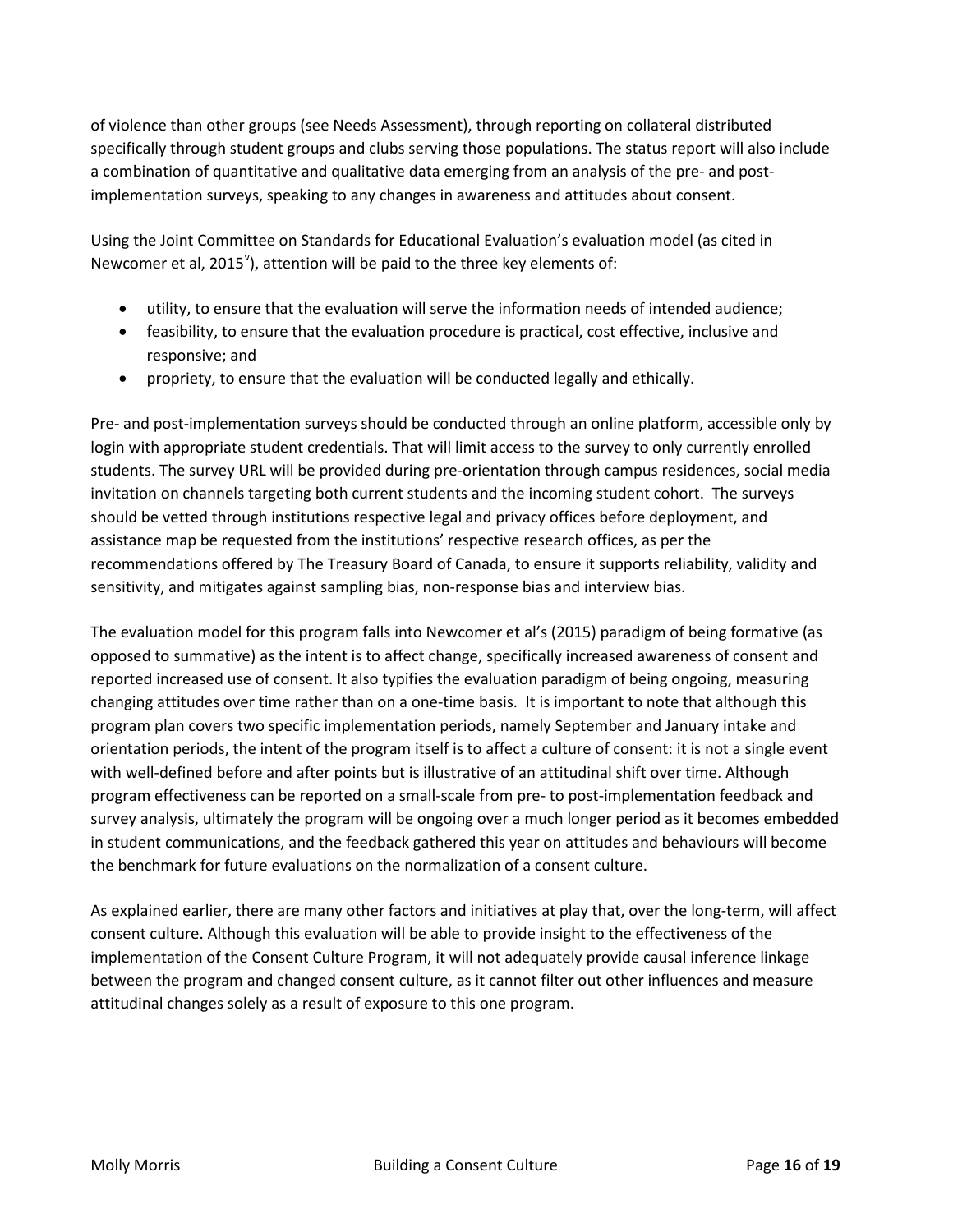| <b>Implementation</b><br>factor                                                                                               | <b>Implementation</b><br>step                                                                                                                                                                         | <b>Target objective</b>                                                                                                                                                                                                                                                                                                                                                                               | <b>Evaluation method</b>                                                                                                                                                                                                                                                                |
|-------------------------------------------------------------------------------------------------------------------------------|-------------------------------------------------------------------------------------------------------------------------------------------------------------------------------------------------------|-------------------------------------------------------------------------------------------------------------------------------------------------------------------------------------------------------------------------------------------------------------------------------------------------------------------------------------------------------------------------------------------------------|-----------------------------------------------------------------------------------------------------------------------------------------------------------------------------------------------------------------------------------------------------------------------------------------|
| <b>Fidelity</b><br>Did the<br>implementation<br>adhere to the<br>program plan?<br>Dosage (quantity)<br>Did the                | i)<br>Consultation<br>ii) Production and<br>delivery of<br>collateral (print<br>and digital)<br>iii) Pre- and post<br>survey/evaluation<br>Distribution of<br>i)<br>paper collateral<br>at events and | i)<br>Consult with stakeholders as<br>detailed in the Stakeholder<br>Engagement plan<br>completion of signage,<br>ii)<br>posters, web page, digital<br>screens, video and social<br>media messaging<br>iii)<br>Delivery and analysis of<br>attitudinal surveys before<br>and after implementation<br>Print collateral provided to<br>i)<br>residences, student groups,<br>and directly to students at | i)<br>Document<br>stakeholder meeting<br>dates and<br>participation<br>Collateral received<br>ii)<br>an approved<br>according to tactical<br>plan timetable<br>iii) Surveys distributed<br>and data collected<br>Hard data on counts of<br>collateral pieces<br>distributed and numbers |
| implementation<br>result in the<br>provision of<br>sufficient collateral?                                                     | venues<br>ii) Distribution of<br>digital collateral<br>through social<br>media and LCD<br>screens                                                                                                     | orientation events<br>Digital collateral on campus-<br>ii)<br>wide LCD screes and<br>classroom desktop screen<br>during and around<br>orientation week                                                                                                                                                                                                                                                | of events/venues at<br>which they were<br>distributed                                                                                                                                                                                                                                   |
| <b>Quality</b><br>Were the elements<br>of the<br>implementation plan<br>delivered clearly and<br>correctly?                   | Production of all<br>collateral                                                                                                                                                                       | Engaging, on-message print and<br>digital collateral                                                                                                                                                                                                                                                                                                                                                  | Self-reporting and<br>student feedback (ad<br>hoc and via post-<br>implementation survey)                                                                                                                                                                                               |
| <b>Responsiveness</b><br>Did the collateral<br>and the program<br>capture and hold the<br>attention of<br>students?           | Distribution of all<br>print and digital<br>collateral; in-person<br>promotion at<br>orientation events                                                                                               | Students reporting noticing and<br>engaging with the collateral and<br>presentations                                                                                                                                                                                                                                                                                                                  | Self-reporting and<br>student feedback (ad<br>hoc and via post-<br>implementation survey)                                                                                                                                                                                               |
| Program<br>differentiation<br>Was the program<br>specific to the<br>institution's students<br>as per the Needs<br>Assessment? | Consultation with<br>student groups to<br>determine specific<br>population<br>sensitivities for the<br>collateral                                                                                     | Collateral distributed to diverse<br>population with varying cultural<br>sensitivities                                                                                                                                                                                                                                                                                                                | Self-reporting                                                                                                                                                                                                                                                                          |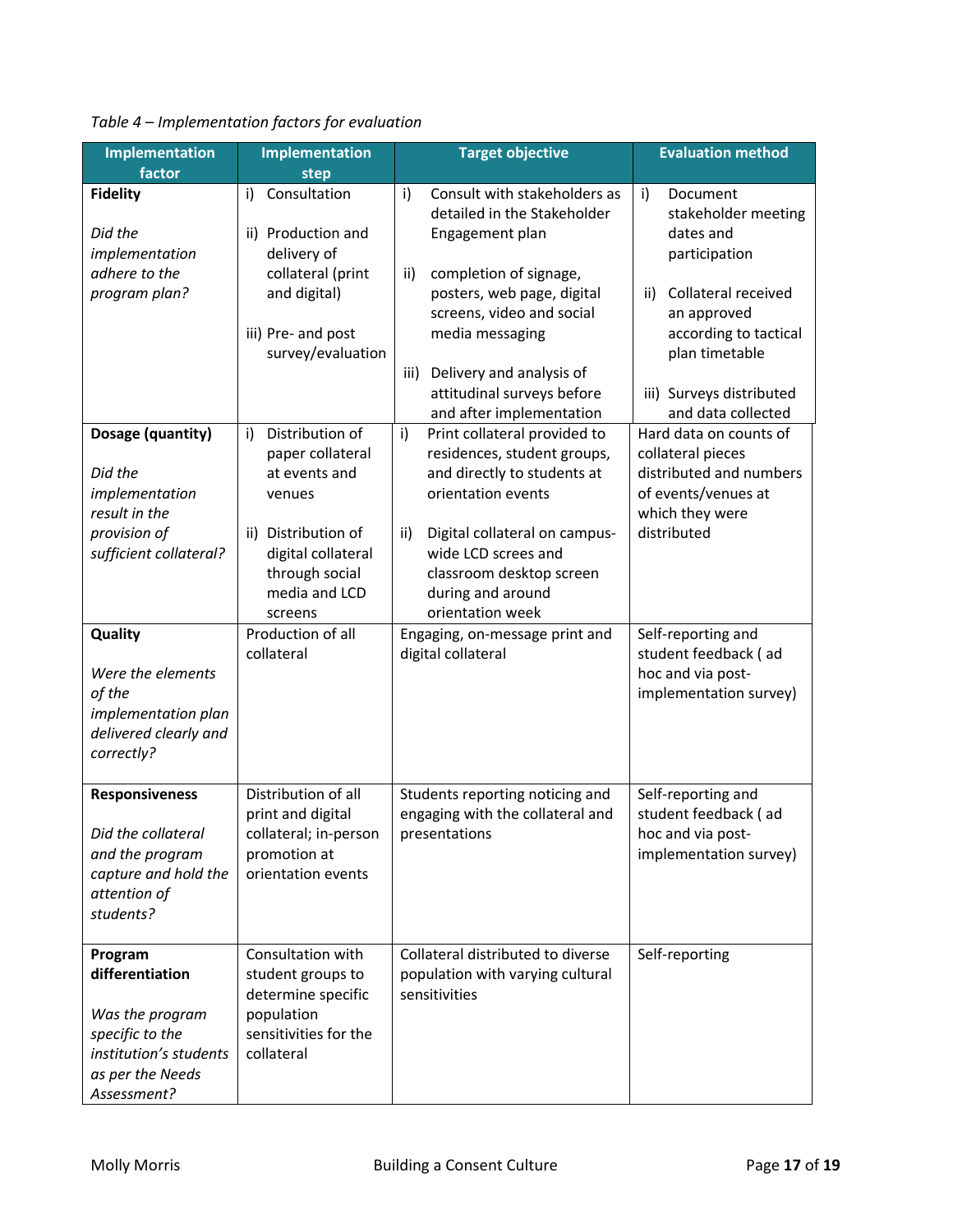| <b>Implementation</b><br>factor                                                                                                                                                  | <b>Implementation</b><br>step                                                                                                     | <b>Target objective</b>                                                                                                                            | <b>Evaluation method</b>                                                                                                                                                                                |
|----------------------------------------------------------------------------------------------------------------------------------------------------------------------------------|-----------------------------------------------------------------------------------------------------------------------------------|----------------------------------------------------------------------------------------------------------------------------------------------------|---------------------------------------------------------------------------------------------------------------------------------------------------------------------------------------------------------|
| <b>Monitoring</b><br>control/comparison<br>conditions<br>Can we correlate the<br>program<br>implementation to<br>the outcomes?                                                   | Evaluation stage*<br>* difficult to<br>establish control<br>and comparison<br>groups with subject<br>matter of sexual<br>violence | Correlate program delivery to<br>positive attitudinal changes<br>respecting sexual violence and<br>consent                                         | Post-implementation<br>survey can include a<br>question about their<br>exposure to program<br>collateral to draw<br>inferences about<br>correlations between<br>that exposure and<br>changing attitudes |
| Reach<br>Did the<br>implementation<br>reach a significant<br>number of students<br>and a diverse<br>population?                                                                  | Distribution of all<br>print and digital<br>collateral; in-<br>person promotion<br>at orientation<br>events                       | Delivery of collateral and<br>presentations to xx% of<br>students (%age of students<br>engaged in orientation, joining<br>clubs and in residences) | Count of print<br>collateral pieces<br>distributed; social<br>media and website<br>analytics; post-<br>implementation survey                                                                            |
| <b>Modification</b><br>What changes were<br>made to the<br>original plan during<br>implementation<br>and how did those<br>modifications affect<br>implementation or<br>outcomes? | Throughout<br>implementation                                                                                                      | Modifications made during<br>implementation as necessary<br>to address unexpected or<br>emerging circumstances                                     | Self-reporting                                                                                                                                                                                          |

The effectiveness of the implementation may be mitigated by factors both within and external to the Consent Culture Program implementation team's control. This program plan is grounded in a significantly political and policy-driven environment, with universities and colleges having been mandated by the provincial government to provide sexual violence education programming to students, including creating a Sexual Violence Policy with a priority on education initiatives.

In addition to considering community factors relevant to implementation success, Durlak and DuPre (2008) suggest program planners consider the characteristics of the program provider(s), the program itself, and the organizational capacity to deliver and support the program. Depending on size and resources, institutions may need to consider collaborating with third-party vendors who, although they can bring an objective lens to this program, may lack sufficient experience in the subject matter which could lead to overlook significant implementation considerations.